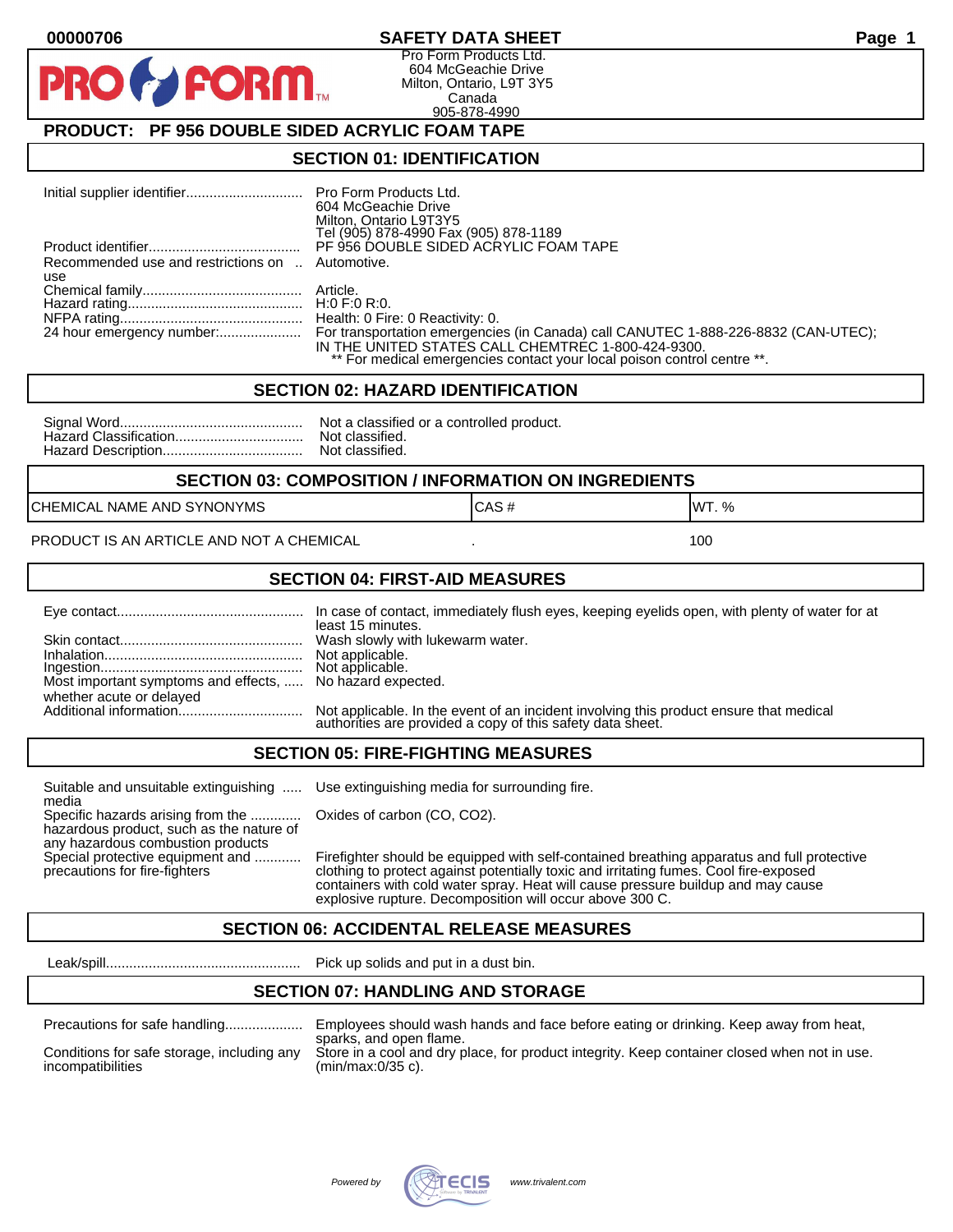## **PRODUCT: PF 956 DOUBLE SIDED ACRYLIC FOAM TAPE**

#### **SECTION 08: EXPOSURE CONTROLS / PERSONAL PROTECTION**

| <b>INGREDIENTS</b>               | TWA | <b>ACGIH TLV</b><br>STEL                                                                                                          | <b>IPEL</b> | <b>OSHA PEL</b><br><b>STEL</b>                                                       | <b>NIOSH</b><br>IREL |
|----------------------------------|-----|-----------------------------------------------------------------------------------------------------------------------------------|-------------|--------------------------------------------------------------------------------------|----------------------|
|                                  |     | Not applicable.<br>Not applicable.<br>Not applicable.<br>Wear adequate protective clothes.<br>Safety boots per local regulations. |             | Educate and train employees on the safe use and handling of the product. Employees   |                      |
| Appropriate engineering controls |     | General ventilation.                                                                                                              |             | should wash their hands and face before eating, drinking, or using tobacco products. |                      |

## **SECTION 09: PHYSICAL AND CHEMICAL PROPERTIES**

| Appearance/Physical state                      | Tape.                                                             |
|------------------------------------------------|-------------------------------------------------------------------|
|                                                | Various colours. (Prolonged storage may lead to discolouration.). |
|                                                | Slight.                                                           |
|                                                | Not applicable.                                                   |
| Vapour pressure (mm Hg)                        | Not applicable.                                                   |
|                                                | Not applicable.                                                   |
|                                                | Not applicable.                                                   |
| Relative Density (Specific Gravity)            | No data.                                                          |
| Melting / Freezing point (deg C)               | Not applicable.                                                   |
|                                                | Insoluble.                                                        |
| Initial boiling point / boiling range (deg C). | Not applicable.                                                   |
|                                                | Not applicable.                                                   |
| Flash point (deg C), method                    | Not applicable.                                                   |
| Auto ignition temperature (deg C)              | Not applicable.                                                   |
| Upper flammable limit (% vol)                  | Not applicable.                                                   |
| Lower flammable limit (% vol)                  | No Data.                                                          |
| Partition coefficient - n-octanol/water        | No data.                                                          |
|                                                | No data.                                                          |
|                                                | No data.                                                          |

## **SECTION 10: STABILITY AND REACTIVITY**

| Conditions to avoid, including static  Keep away from heat.<br>discharge, shock or vibration<br>Hazardous decomposition products Oxides of carbon (CO,CO2). | Stable at normal temperatures and pressures.<br>Avoid heat, sparks and flames.<br>Possibility of hazardous reactions Will not occur under normal temperature and pressure. |
|-------------------------------------------------------------------------------------------------------------------------------------------------------------|----------------------------------------------------------------------------------------------------------------------------------------------------------------------------|
|                                                                                                                                                             |                                                                                                                                                                            |

# **SECTION 11: TOXICOLOGICAL INFORMATION**

| <b>INGREDIENTS</b> |                                                                                            | ILC50                                                                                   | ILD50 |
|--------------------|--------------------------------------------------------------------------------------------|-----------------------------------------------------------------------------------------|-------|
|                    | Not expected to pose any hazards.<br>Not applicable.<br>Not applicable.<br>Not applicable. | occupational hygiene adhered to, risks are improbable. May cause mechanical irritation. |       |

## **SECTION 12: ECOLOGICAL INFORMATION**

Persistence and degradability................... Not available.

## **SECTION 13: DISPOSAL CONSIDERATIONS**

and methods of disposal, including any contaminated packaging

Information on safe handling for disposal . Dispose of waste in accordance with all applicable Federal, Provincial/State and local